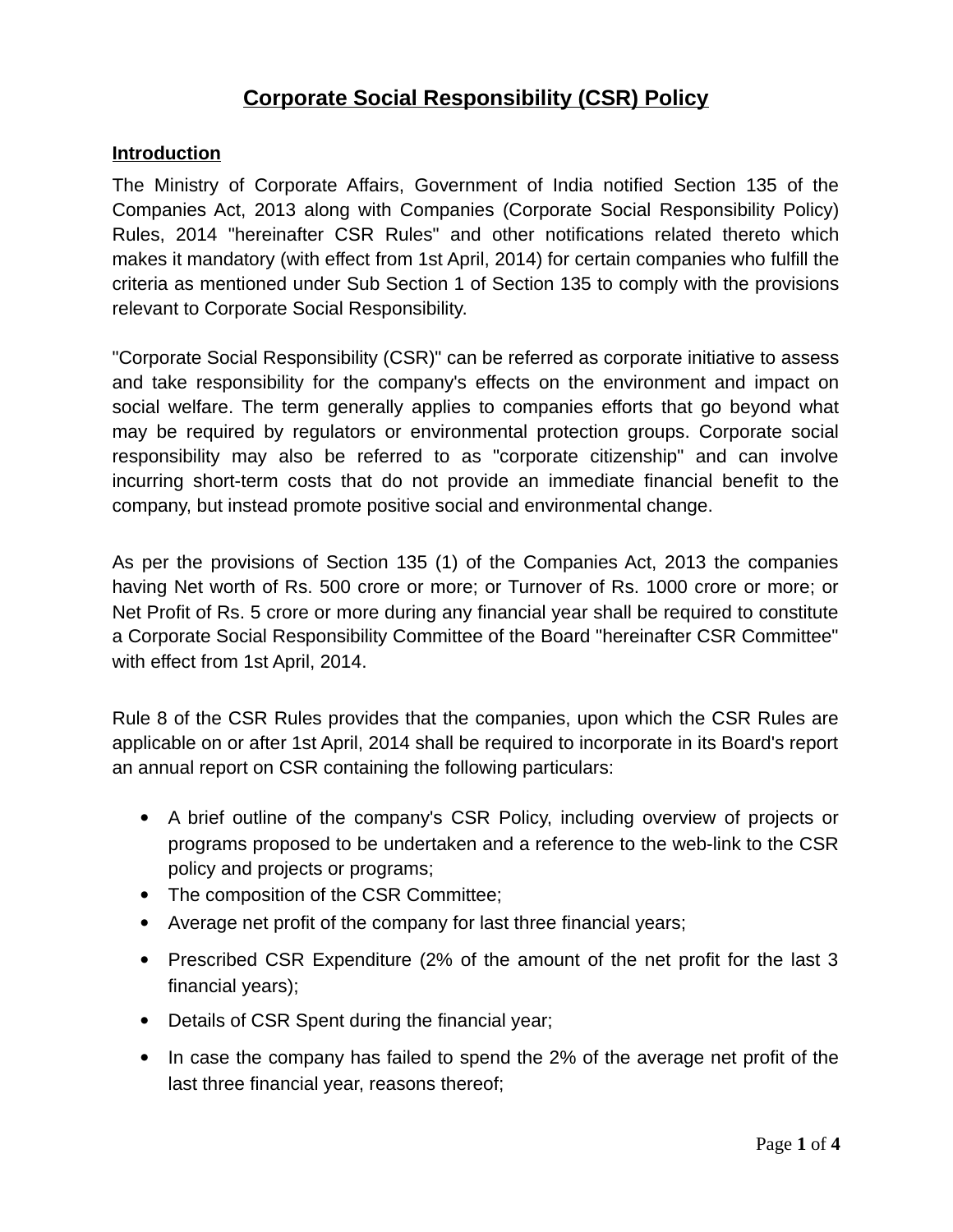# **Role of CSR Committee**

The CSR Committee constituted in pursuance of Section 135 of the Companies Act, 2013 shall be required to carry out the following activities:

- a) Formulate and recommend to the Board, a Corporate Social Responsibility Policy which shall indicate the activities to be undertaken by the company as specified in Schedule VII;
- b) Recommend the amount of expenditure to be incurred on the activities referred to in clause (a); and
- c) Monitor the Corporate Social Responsibility Policy of the company from time to time.

### **The Objectives of the Policy**

This Policy shall be read in line with Section 135 of the Companies Act 2013, Companies (Corporate Social Responsibility Policy) Rules, 2014 and such other rules, regulations, circulars, and notifications (collectively referred hereinafter as Regulations') as may be applicable and as amended from time to time and will, inter-alia, provide for the following:

- (i) Establishing a guideline for compliance with the provisions of Regulations to dedicate a percentage of Company's profits for social projects.
- (ii) Ensuring the implementation of CSR initiatives in letter and spirit through appropriate procedures and reporting
- (iii) Creating opportunities for employees to participate in socially responsible initiatives.

#### **CSR Activities**

The Supplyco CSR Policy recognizes that corporate social responsibility is not merely compliance with the law on compliance; it is a commitment to support initiatives that measurably improve the lives of underprivileged by one or more of the following focus areas as notified under Section 135 of the Companies Act 2013 and Companies (Corporate Social Responsibility Policy) Rules 2014. Thus this organization commits to support initiatives in activities such as:

- 1. Eradicating hunger, poverty and malnutrition, promoting preventive health care and sanitation and making available safe drinking water and any related activities.
- 2. Promoting employment enhancing vocation skills and livelihood enhancement projects;
- 3. Promoting gender equality, empowering women and measures for reducing inequalities faced by socially and economically backward groups;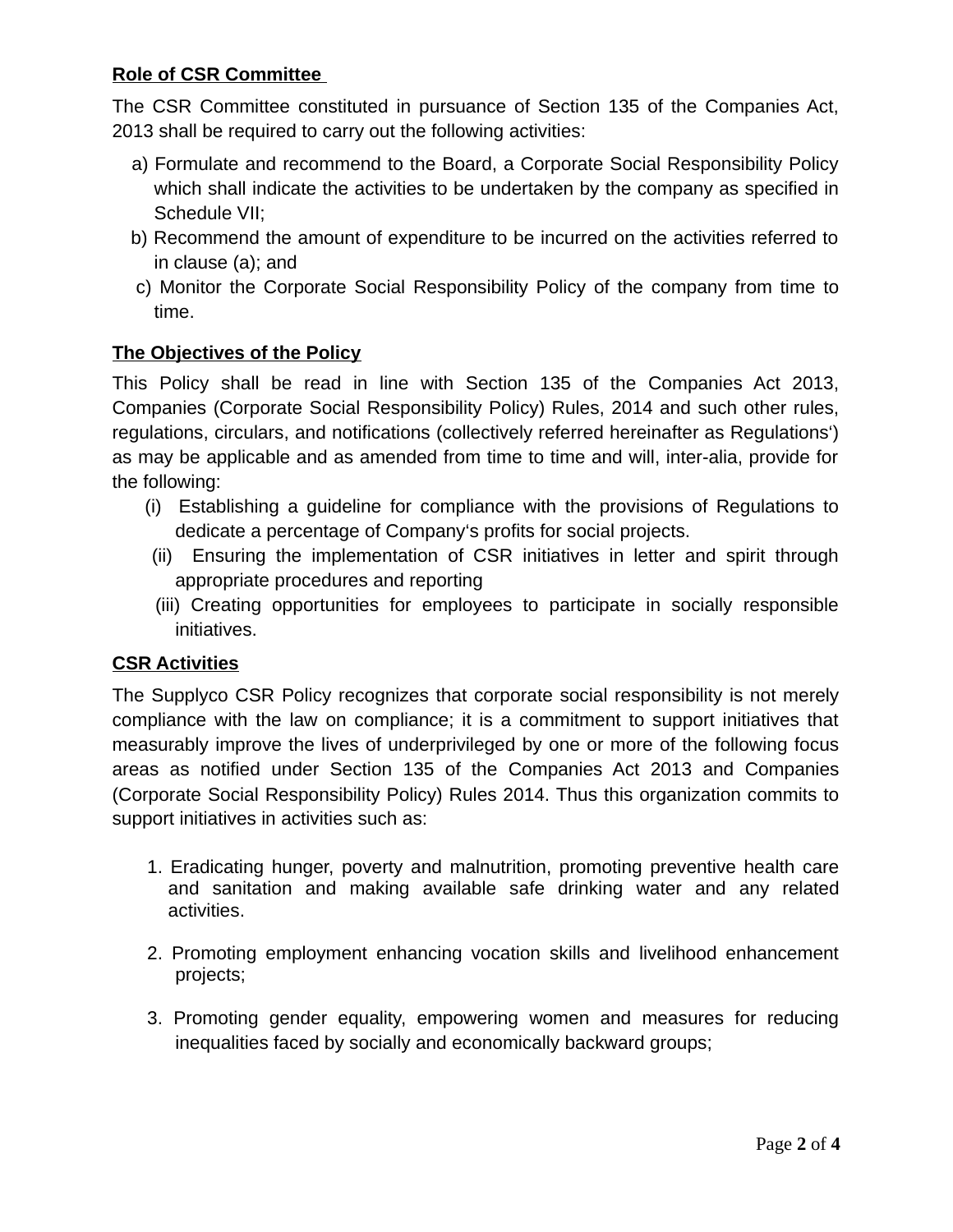- 4. Ensuring environmental sustainability, ecological balance, protection of flora and fauna, animal welfare, agro forestry, conservation of natural resources and maintaining quality of soil, air and water.
- 5. Protection of national heritage, art and culture including restoration of buildings and sites of historical importance and works of art, setting up public libraries, promotion and development of traditional arts and handicrafts;
- 6. Measures for the benefit of armed forces veterans, war widows and their dependents;
- 7. Contribution to the Prime Ministers' National Relief Fund or any other fund set up by the Central Government for socio-economic development and relief and welfare of the Scheduled Castes, the Scheduled Tribes, other backward classes, minorities and women;
- 8. Rural development projects;
- 9. Slum area development.

# **Scope**

All projects undertaken as part of the Corporation Corporate Social Responsibility Policy will be covered. The activity will further be developed, reviewed and updated by reference to relevant codes of Corporate Governance in line with the CSR Rules.

# **The Geographic reach**

The Act provides that the Company shall give preference to the local area and areas around which it operates, and the Corporation will be conducting CSR activities in the state of Kerala wherein the Company has its operations.

# **Annual spends/Allocation of Funds**

The Corporation will spend at least 2% of the average net profits of three immediate financial years in pursuance of CSR policy if the Corporation meets the criteria of profit. Presently Corporation's main business is market intervention to stabilize the price of essential commodities and implementation of various Government Schemes for the welfare of the poor.

#### **CSR Committee**

The CSR Committee will consist of three Directors, who shall meet to discuss and review the CSR activities and policy at least once in a year. The quorum shall be two members who are required to be present for the proceeding to take place.

# **Administration of CSR Projects**